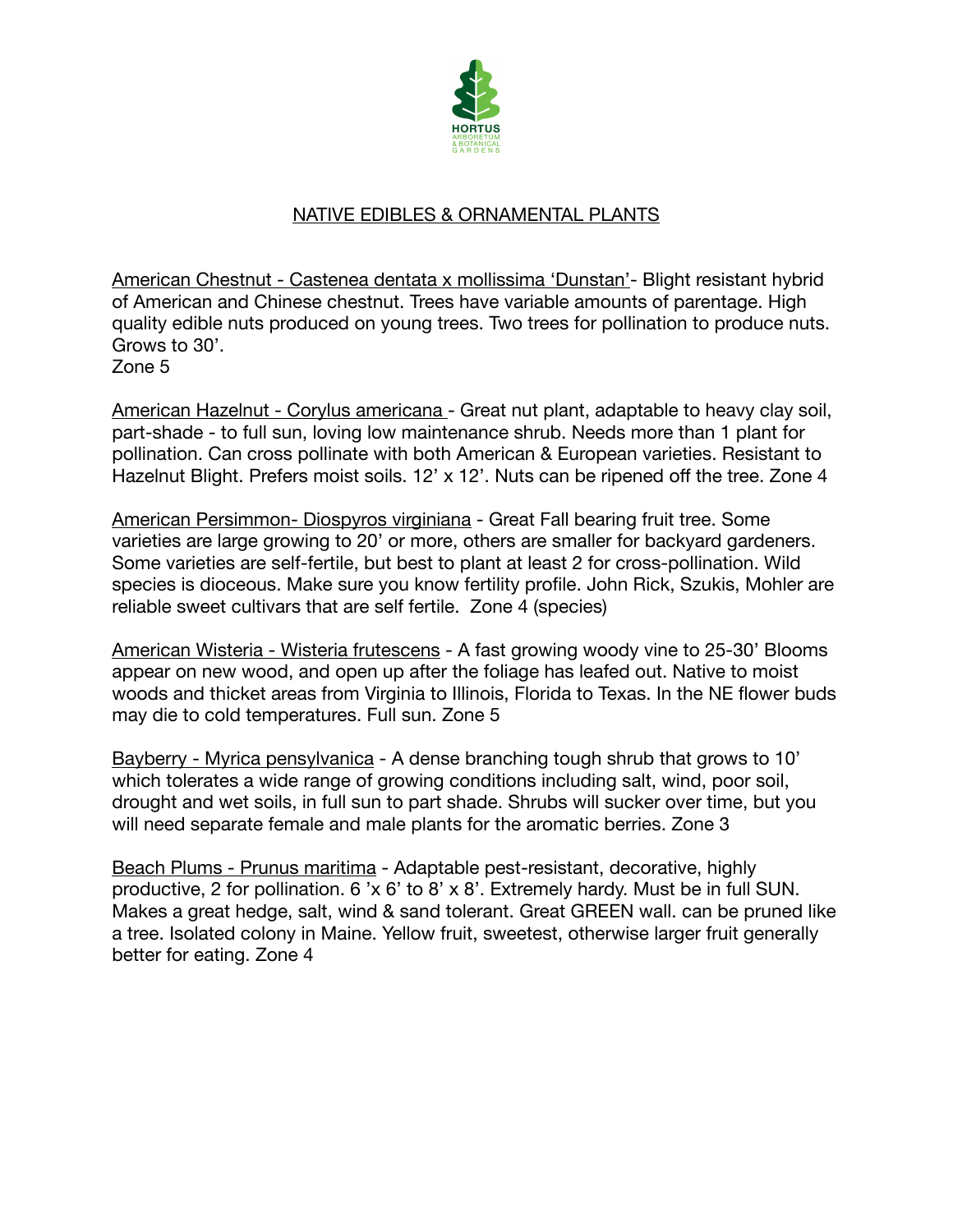

Bigleaf Magnolia - Magnolia macrophylla - Everything is large on this beautiful tree with the biggest simple leaves in North America and stunning white flowers. Unripened seed pods look like large artichokes, and developed seed pods are striking! Grow in moist, well drained, rich soil in full sun to part-shade. Zone 5

Blackcurrant - Ribes americanum - Beautiful flowers in Spring. Underutilized species that produces fruit effortlessly. Grows in Part-Shade & Sun. Can be pruned into tree form or bush. Can be eaten out of hand, dried or made into jam. Pest resistant. Low maintenance. Zone 3

Bottlebrush Buckeye- Aesculus parviflora - Beautiful suckering shrub that is adaptable to full sun or partshade. Large pinnate leaves and white bottle-brush like showy flowers with pink stamens and red anthers that attract swallowtail butterflies. Great understory plant for woodland gardens which also has butter yellow foliage in the fall. Zone 4

Sweetshrub/Carolina Allspice - Calycanthus floridus - Multi-limbed shrub that is tolerant of a wide range of soil types growing in both full sun to part shade. Grows to 10' when sited in a more shaded aspect, and shorter when in sun. Rich maroon colored flowers are often very fragrant, smelly like tutti-frutti. Interesting seedpods permit into winter. Great as understory shrub for woodland gardens. Zone 4

Elderberry - Sambucus canadensis - Adaptable tree-like shrub. Grows in sandy soil, clay soil, swampy soil, part-Shade to full sun. Great food, medicinal & ornamental plant. Almost no pest except for a borer that does cosmetic damage. York & Adams are bred for larger fruit. Likes disturbed areas. Berries should be cooked, the glycosides are slightly toxic and makes you feel nauseous. Flowers make great wine, juice, fritters, and cough medicine. Zone 3

Witch Alder - Fothergilla spp. - With a diversity of species that range in height from 2' -10+'. Grow in well-drained acidly rich soil in full sun to part-shade. It might need more moisture when planted in full sun. Will form colonies over time. Early Spring white bottle-brush flowers. Amazing fall leaf color. zone 4

Smooth Hydrangea - Hydrangea arborescens - A widely branched shrub that prefers a part-shaded aspect. If planted in full sun it will need consistent moisture. Adaptable to different soil types. Flowers on new wood, but remaining flowers are ornamental on shrub through winter. Many different cultivars are available with varying heights from 2'- 6'. Zone 4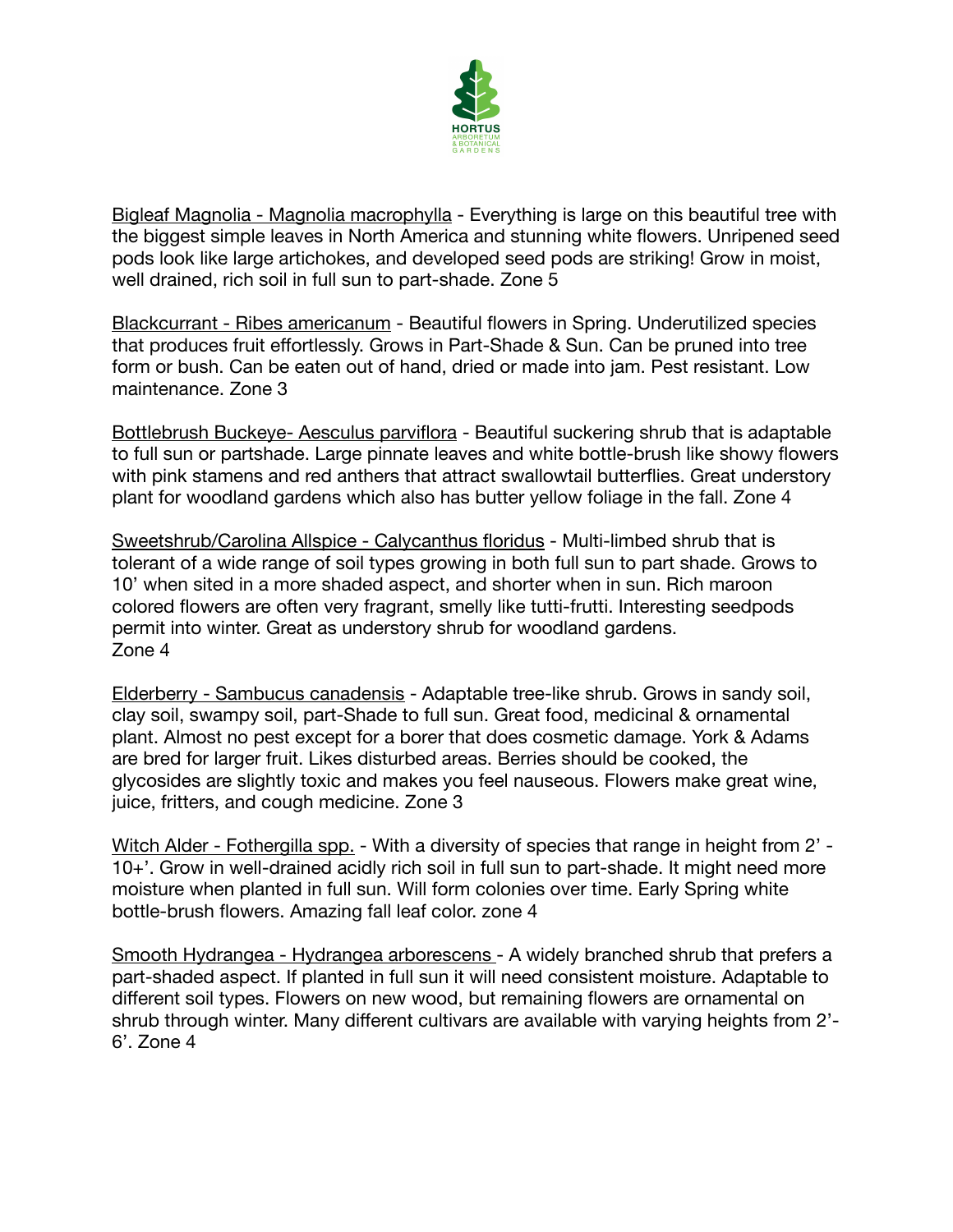

Oakleaf Hydrangea - Hydrangea quercifolia - A multi-stemmed shrub that prefers a part-shade aspect but can grow in sun if soil is moist. Flowers on old wood, and temperatures around zero or below may winter-kill branches. Many different cultivars are available with varying heights from 2'-12' with different colored flowers ranging from green to white to pinkish-red. Great leaf color in Fall. Zone 5

Mayapple - Podophyllum peltatum - Beautiful plant, loves full-part shady conditions. Forms colonies when happy. Produces fruit in late August, Must be squishy and fully ripe to eat. Only the pulp (not seeds or skin) are edible. Exotic looking leaves. You might fight with critters over the fruit. Best eaten out of hand. Tropical flavor. Zone 4.

Maypop - Passiflora incarnata - Needs 2 plants for cross pollination. Rich composted soil, Full Sun only. Marginally hardy perennial vine. Must Plant early in season or keep as a houseplant until you haver larger root system to plant out. Mulch every year for winter. White flower form increases fertility. Beautiful flowers bloom over long period. Need trellis/ structure. Fruits need to ripen on vine. Zone 5

Pawpaw- Asimina triloba - Sweetest and largest American fruit. 2 trees or more for pollination. Slow growing with long tap root-so do not move after planting! Young plants need shade, old plants need full Sun. 20+ cultivars. New desirable types are Peterson Paw paws. Takes up to 10 years for fruit. Zone 5

Pitcher Plants - Sarracenia spp. - Moisture loving plants need a bog garden in full sun. Plants need acidic conditions which include peat, mixed with sand. Plant get all their nutrients from the insects they trap in their pitchers, which is why they are called carnivorous. Many species and cultivars are available with different zonal requirements.

Prickly Pear cactus - Opuntia humifusa - Cactus has some of the largest American wildflowers. Must be well drained, can plant on steep slope or make a soil/ rock pile and plant in that. Opuntia humifusa is native to New York state. Zone 4 Opuntia Phaeacantha is a tough species native to the south west and midwest which has a florescent orange cultivar. Also a great edible plant for fruit and cactus pads. Zone 5

Sarsaparilla/Spikenard- Aralia racemosa - Beautiful ornamental perennial that looks like a shrub. Produces delicious spicy small fruit. In Ginseng family. Likes consistent moisture and full. Flowers in late Summer. Shade to part- Shade. 4'x4'. Zone 3

Bladdernut - Staphylea trifolia - Great understory shade shrub that will sucker over time which may grow to 15'. Tolerant of a wide range of soils. In early Spring the white bell shaped flowers are in drooping clusters, which eventually mature to unusual bladder-shaped seedpods. Zone 3